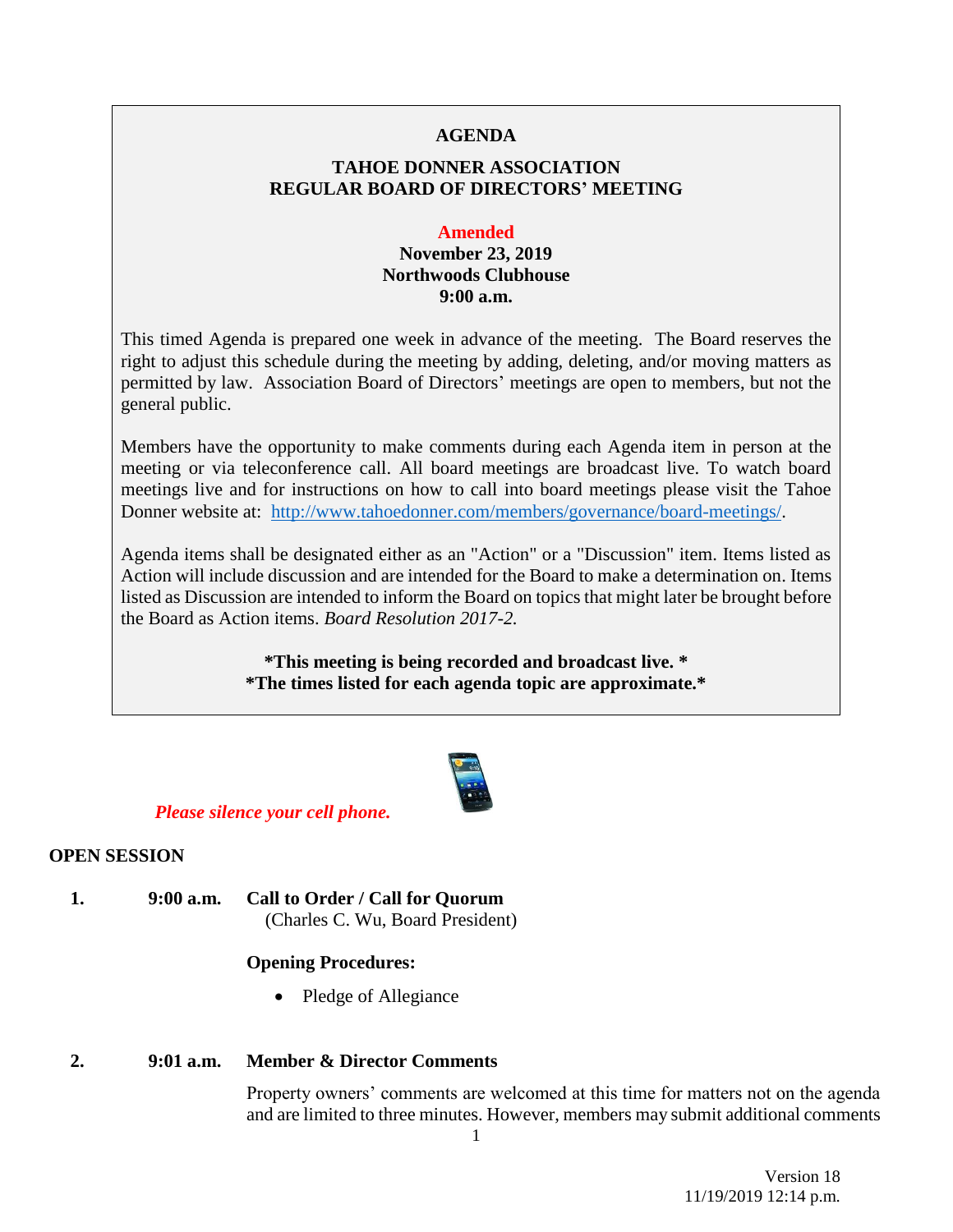by email to the Board at **board@tahoedonner.com**. The Board president will recognize members to comment on agenda items as they occur. Members will have the option of making comments during the meeting in person, or via teleconference call. Members are requested to identify themselves and to include Unit and Lot Number or Tahoe Donner address. Directors and Staff are limited by law to brief responses and clarifying questions to matters not on the agenda. Directors may request Staff to report back to the Board concerning such matters and place the matter on a future Board agenda.

Board meetings are defined by the Davis-Stirling Act as a gathering of a majority of directors at the same time and place to "hear, discuss, or deliberate upon any item of business that is within the authority of the Board." (Civ. Code §4090.) A Board meeting is a meeting of the corporation's Board of Directors' to conduct business of the corporation.

#### **3. 9:15 a.m. Action: Consent Calendar**

All items listed under the Consent Calendar are considered to be routine and will be approved by one motion. There will be no separate discussion of these items unless a member of the Board requests a specific item to be removed from the Consent Calendar for separate action. Any item so removed will be taken up following the motion to approve the remainder of the Consent Calendar.

- September 21, 2019 Meeting Minutes
- October 17, 2019 Meeting Minutes
- October 19, 2019 Meeting Minutes
- Executive Session Report
	- o October 17, 2019
	- o October 19, 2019
	- o November 1, 2019
	- o November 8, 2019
	- o November 14, 2019
- Tahoe Donner Line Dance Club New Club
- Tahoe Donner Women's 9 Holers Golf Club Revised Bylaws
- Tahoe Donner Hiking Club Revised Bylaws
- Trout Creek Fitness Equipment Reserve Replacement Fund
- Treasurer's Investment Report  $-3<sup>rd</sup>$  Quarter
- 5501 Report August/September

#### **4. 9:25 a.m. Committee / Task Force Reports**

The Board of Directors will review the Committee / Task Force written minutes and reports as a routine monthly procedure, with no board discussion or action anticipated. Specific request from chairs for board Action or Discussion will be agenized as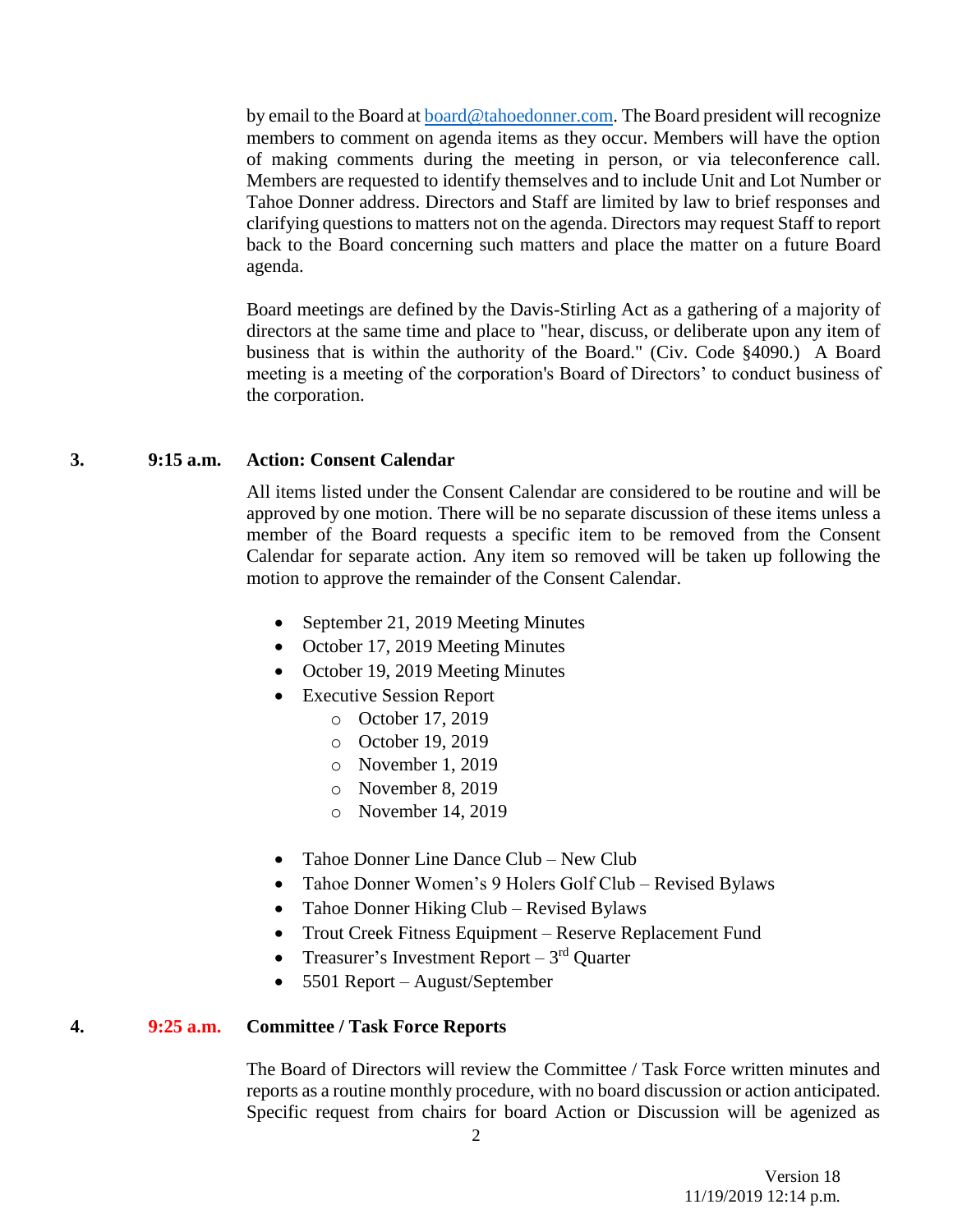separate topics. Routine committee membership adjustments will be placed on the consent calendar.

- Architectural Standards Committee
- Covenants Committee
- Elections Committee
- Finance Committee
- General Plan Committee
- Tahoe Donner Giving Fund Committee

| 5. | $9:35$ a.m. | <b>Action: 2020 Committee Projects</b> |
|----|-------------|----------------------------------------|
|    |             | (Charles C. Wu. Board President)       |

The Board of Directors will discuss committee projects for 2020. The Board will also discuss the possibility of a recruiter selection advisory task force and other possible advisory task forces specific to a new GM search. Also the board will discuss whether to publish a RFP for recruiter selection.

**6. 9:55 a.m. Discussion: - Quarterly Financial Update** (Annie Rosenfeld, Miguel Sloane, and Michael Salmon)

The Board of Directors will receive a quarterly financial update.

**7. 10:20 a.m. Action: Overview of Board Governance, Authority and Meetings and Policy and Procedures on the Conduct of Board Meetings Policy 2017-2** (Charles C. Wu, Board President)

> The Board of Directors will review and discuss an amendment to the 2017-2 Board policy to add member notification on items over \$1 million with 30 day notice.

## **8. 10:30 a.m. BREAK**

### **9. 10:40 a.m. Action: 2017-01 Board Amenity Access and Discount Policy** (Jim Roth, Board of Director)

The Board of Directors will review the current Director discount policy and consider removing the blackout period for Director discounts.

**10. 10:50 a.m. Action: Payment Plan Options** (Jeff Connors, Board of Directors, Treasurer)

> The Board of Directors will discuss semi annual and quarterly payment plan options available for annual assessments.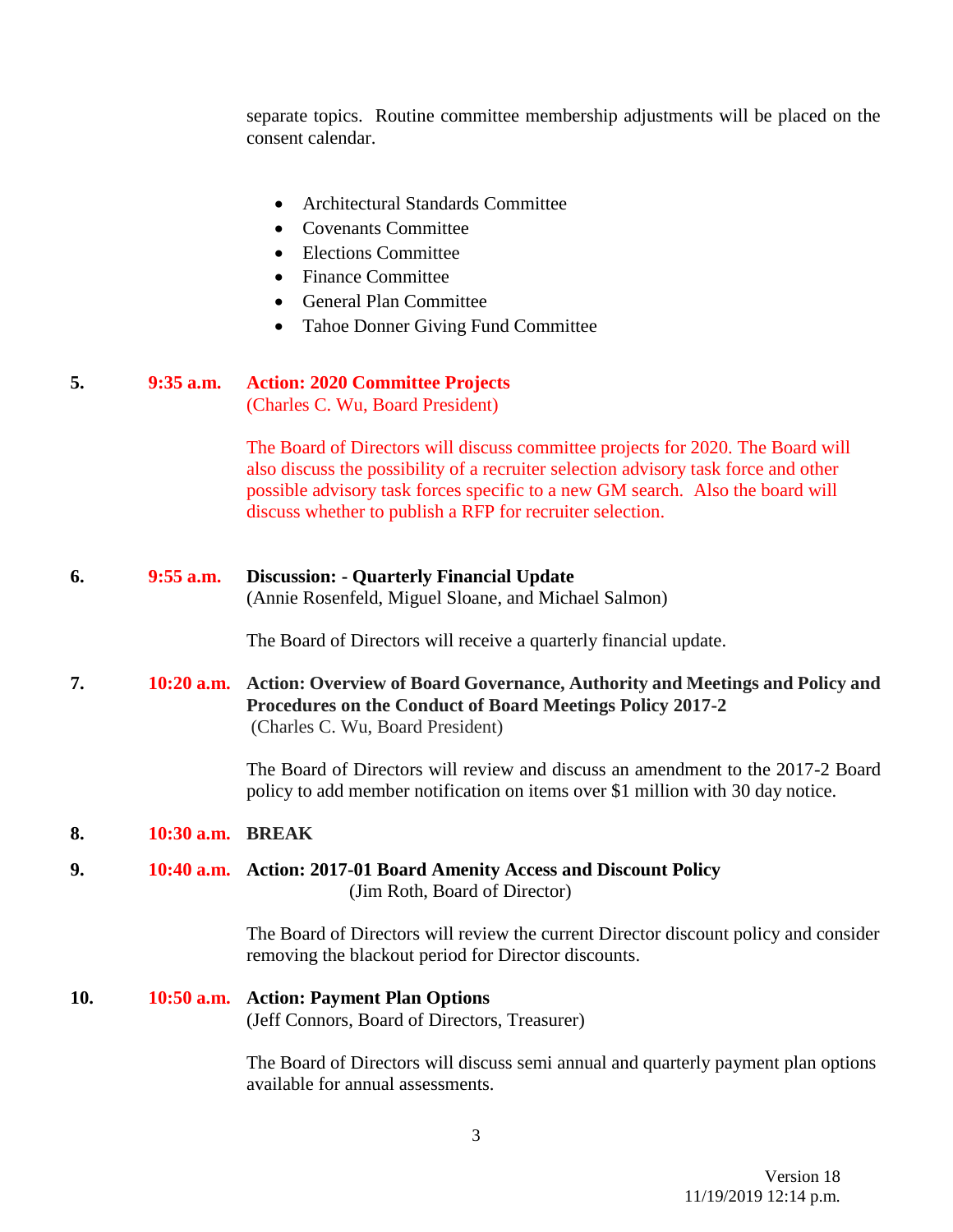| 11. |              | 11:00 a.m. Action: Recreation Fee Pricing<br>(Charles C. Wu, Board President)                                                                                                         |
|-----|--------------|---------------------------------------------------------------------------------------------------------------------------------------------------------------------------------------|
|     |              | The Board of Directors will review and discuss a "1-2 person" option for the<br>recreation fee of \$290.00.                                                                           |
| 12. |              | 11:15 a.m. Action: Aspenware Information Technology Software<br>(Miah Cottrell, Director of Information Technology)                                                                   |
|     |              | The Board of Directors will review and consider approving the purchase of<br>Aspenware Software.                                                                                      |
| 13. | $12:00$ p.m. | Lunch                                                                                                                                                                                 |
|     |              | All members are invited to join the Board of Directors for lunch. The Board Meeting<br>will resume promptly at 12:30 p.m. to Agenda item 14.                                          |
| 14. | $12:30$ p.m. | <b>Action: Architectural Standards Draft Accessory Dwelling Unit Rules</b><br>(Annie Rosenfeld, Director of Risk Management and Real Property)                                        |
|     |              | The Board of Directors will review the draft rules for Tahoe Donner Accessory<br>Dwelling Units and consider approving draft rules to go out for 45-day notice and<br>member comment. |
| 15. | $1:15$ p.m.  | <b>Action: 401K Retirement Plan</b><br>(Tom Knill, Director of Human Resources)                                                                                                       |
|     |              | The Board of Directors will discuss and consider approving managements<br>recommendation to split the retirement plan in to two groups.                                               |
| 16. | $1:30$ p.m.  | <b>Executive Session (closed to members)</b>                                                                                                                                          |
|     |              | The Board is allowed to meet in "executive session" to discuss certain topics<br>(Civil Code §4935).                                                                                  |
|     |              | The Board of Directors plan to meet in Executive Session to discuss the following:                                                                                                    |
|     |              | <b>Legal Matters</b><br><b>Personnel Matters</b><br>Contracts                                                                                                                         |

- Member Appeals
- Hearing
- Approval of Executive Session Minutes